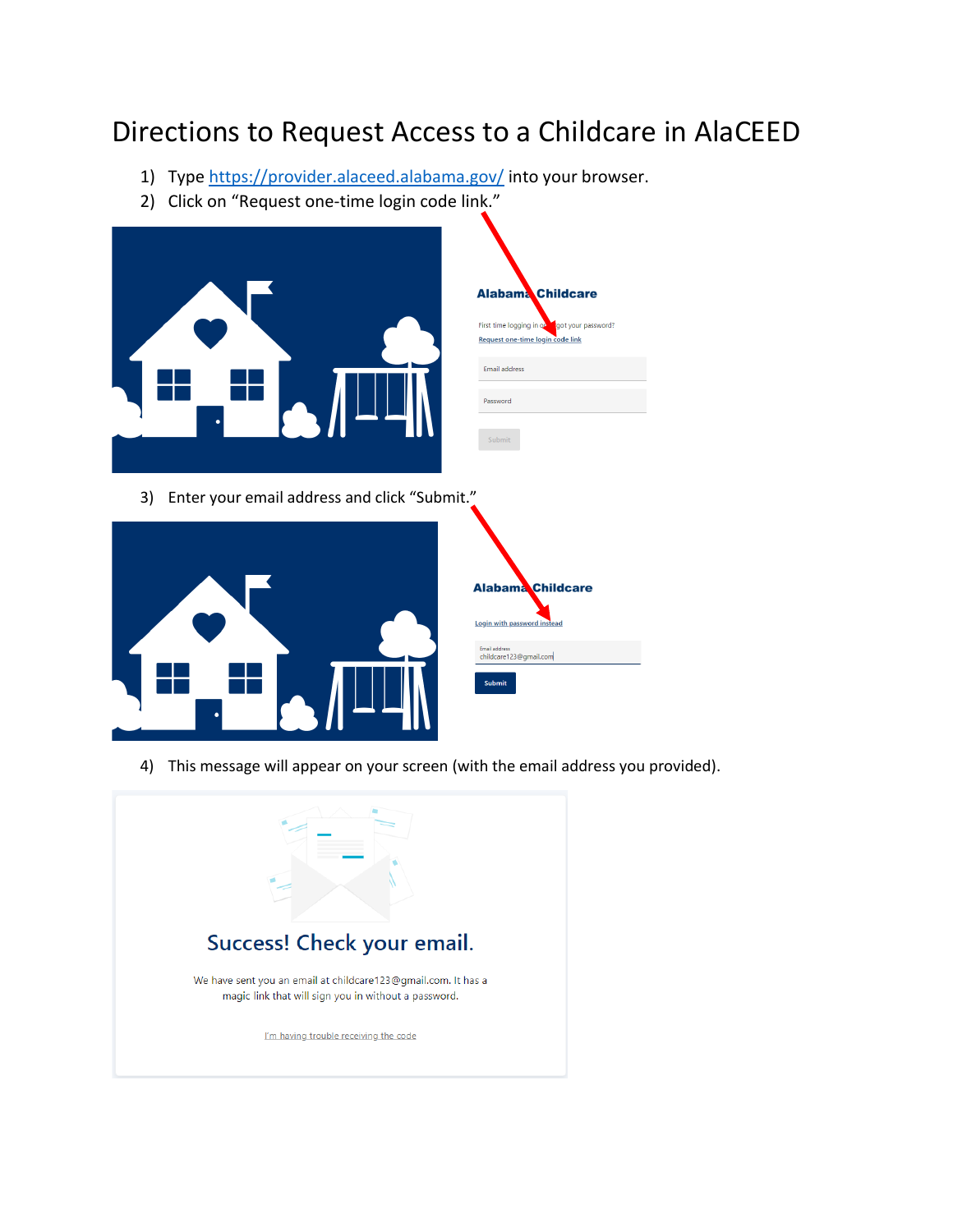- 5) Check your email Inbox. If you don't see the message in your Inbox, check your junk or spam folder.
- 6) Click on the email. It will look similar to the screenshot below. Copy and paste the link to log in **OR** click on the button "Click to log in."



7) You will need to choose your childcare location by clicking on the "+Add location" button.



8) Click in the gray search box and type in the name of your childcare.

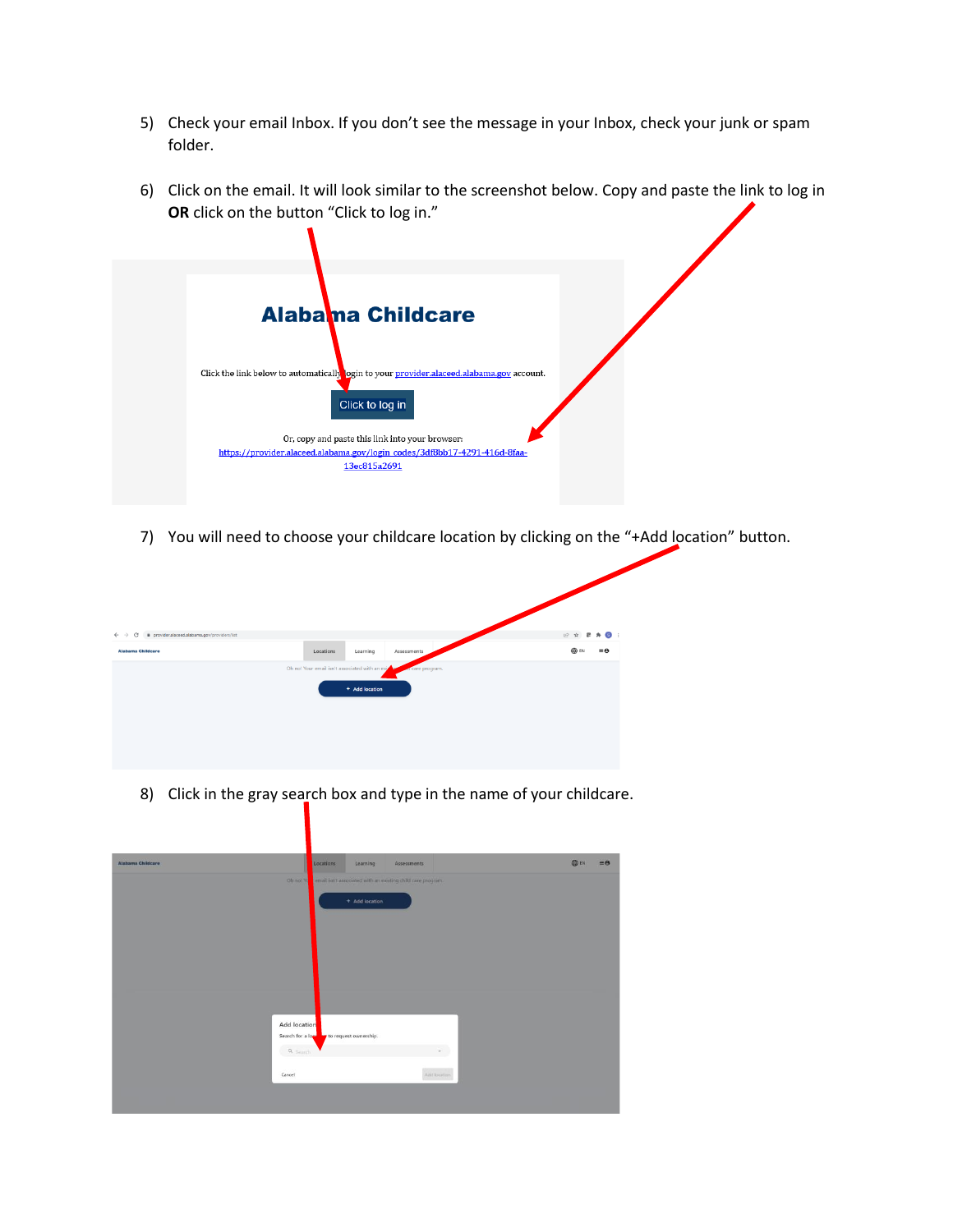9) When you begin typing, a drop-down list of childcares will appear. You can use the scroll bar on the right to scroll down to see more childcare names. Before clicking the childcare name, verify the address is correct. If you do not see your childcare's name, email [supportalaceed@ece.alabama.gov.](mailto:supportalaceed@ece.alabama.gov) Provide your name and contact information and the name and address of your childcare.

| $\leftarrow$ $\rightarrow$ C $\bullet$ provider.alaceed.alabama.gov/providers/list |                                                                            |                |             | 12 ☆<br>$\bullet$<br><b>SEP</b><br>$\mathcal{B}$ |
|------------------------------------------------------------------------------------|----------------------------------------------------------------------------|----------------|-------------|--------------------------------------------------|
| <b>Alabama Childcare</b>                                                           | Locations                                                                  | Learning       | Assessments | $\equiv$ $\theta$<br>EN                          |
|                                                                                    | Oh no! Your email isn't associated with an existing child care program.    |                |             |                                                  |
|                                                                                    |                                                                            | + Add location |             |                                                  |
|                                                                                    |                                                                            |                |             |                                                  |
|                                                                                    |                                                                            |                |             |                                                  |
|                                                                                    |                                                                            |                |             |                                                  |
|                                                                                    |                                                                            |                |             |                                                  |
|                                                                                    |                                                                            |                |             |                                                  |
|                                                                                    |                                                                            |                |             |                                                  |
|                                                                                    | Add location                                                               |                |             |                                                  |
|                                                                                    | Search for a location to request ownership.                                |                |             |                                                  |
|                                                                                    | $Q_a$                                                                      |                |             |                                                  |
|                                                                                    | 1,2,3 Come Grow With Me<br>2205 Estaline Drive, Florence                   |                |             |                                                  |
|                                                                                    | 2 Kool 4 Skool Learning Academy And Child Care<br>22175 Al Hwy 99, Elkmont |                |             |                                                  |
|                                                                                    | 3 Circle Church North Campus<br>10080 County Road 64, Daphne               |                |             |                                                  |
|                                                                                    | 40 Child Care Learning Center<br>213 84th Street South, Birmingham         |                |             |                                                  |
|                                                                                    | 7 Heaven<br>2109 Mona Lisa Drive, Montgomery                               |                |             |                                                  |
|                                                                                    | Abc 123 Magicland<br>310 6th Street South, Bessemer                        |                |             |                                                  |
|                                                                                    |                                                                            |                |             |                                                  |

10) When you select your childcare's name, click on "Add location."

| <b>Alabama Childcare</b> | Locations                                                               | Learning       | Assessments |              | <b>OD</b> EN | $\equiv \Theta$ |
|--------------------------|-------------------------------------------------------------------------|----------------|-------------|--------------|--------------|-----------------|
|                          | Oh no! Your email isn't associated with an existing child care program. |                |             |              |              |                 |
|                          |                                                                         | + Add location |             |              |              |                 |
|                          |                                                                         |                |             |              |              |                 |
|                          |                                                                         |                |             |              |              |                 |
|                          |                                                                         |                |             |              |              |                 |
|                          |                                                                         |                |             |              |              |                 |
|                          |                                                                         |                |             |              |              |                 |
|                          |                                                                         |                |             |              |              |                 |
|                          | <b>Add location</b>                                                     |                |             |              |              |                 |
|                          | Search for a location to request ownership.                             |                |             |              |              |                 |
|                          | Q 40 Child Care Learning Center                                         |                |             |              |              |                 |
|                          | Cancel                                                                  |                |             | Add location |              |                 |
|                          |                                                                         |                |             |              |              |                 |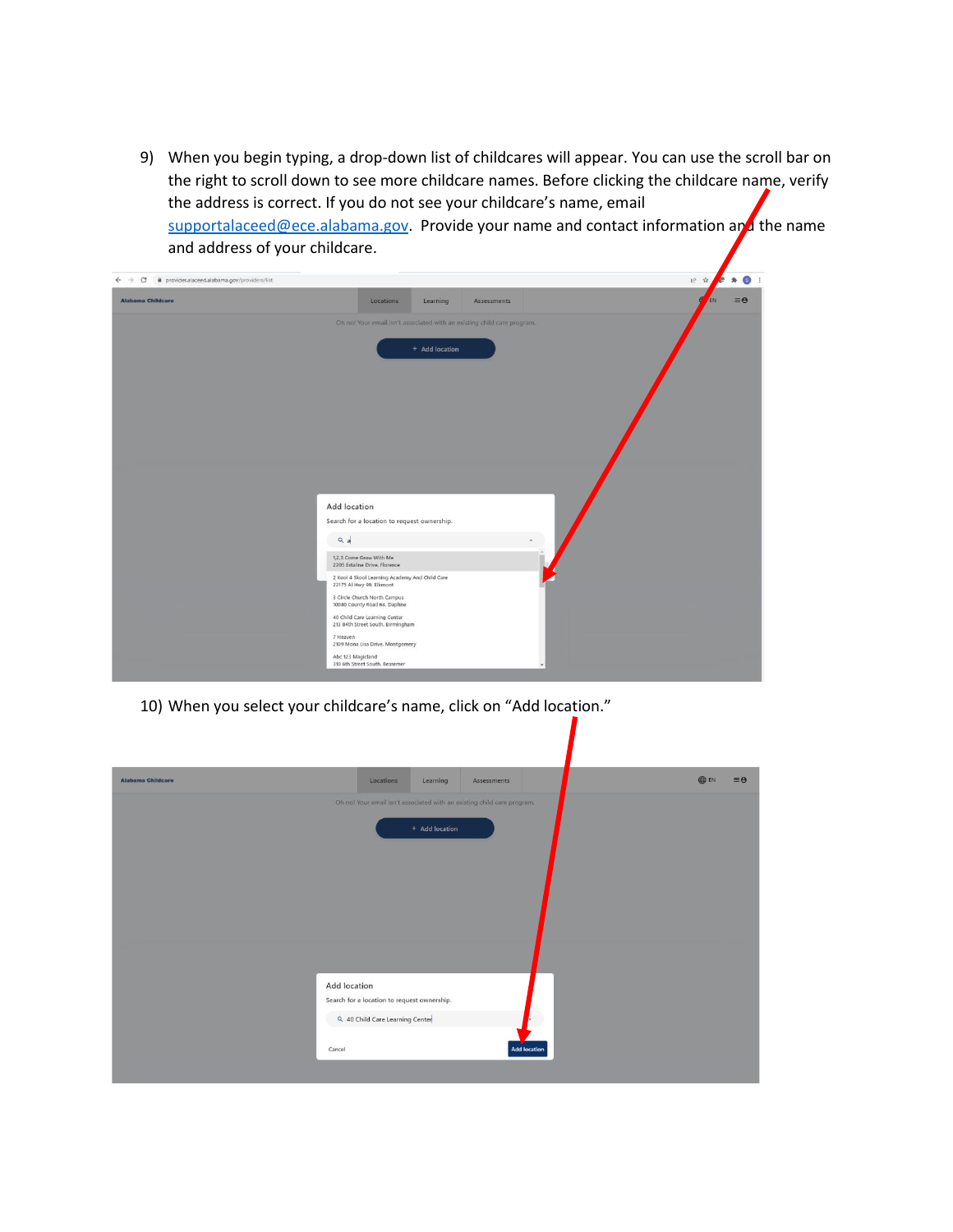11) The location you added will appear at the top with the word "Pending" to the right. Once you've added your location, you will receive an email notification within 24-48 hours.

| <b>Alabama Childcare</b> |                                                                                 | Locations | Learning       | Assessments |              | <b>OD</b> EN | $\equiv$ e |
|--------------------------|---------------------------------------------------------------------------------|-----------|----------------|-------------|--------------|--------------|------------|
|                          | 40 Child Care Learning Center<br>213 84th Street South, Birmingham<br>$\ddot{}$ |           |                |             | ÷<br>Pending |              |            |
|                          |                                                                                 |           | + Add location |             |              |              |            |
|                          |                                                                                 |           |                |             |              |              |            |

12) If you selected the wrong location, you can click the trash can to the right of "Pending" to delete your request. You will be asked to click "OK" to confirm you want to cancel the request.

| C<br>provider.alaceed.alabama.gov/providers/list<br>$\leftarrow$ $\rightarrow$ |                                                                                    |              | 2 ☆ 图 ★<br>$\left( s \right)$ : |  |
|--------------------------------------------------------------------------------|------------------------------------------------------------------------------------|--------------|---------------------------------|--|
| <b>Alabama Childcare</b>                                                       | provider.alaceed.alabama.gov says<br>Are you sure you want to cancel this request? |              | <b>DEN</b><br>$\equiv \Theta$   |  |
| 40 Child Care Learning Cent<br>$+$<br>213 84th Street South, Birmingham        | Cancel<br>OK                                                                       | î<br>Pending |                                 |  |
|                                                                                | + Add location                                                                     |              |                                 |  |

13) If you only have one childcare location, you are finished. When you receive an email within 24- 48 hours, click on "Accept invitation."

|                              | You've been invited                 |                                                                                  |
|------------------------------|-------------------------------------|----------------------------------------------------------------------------------|
|                              |                                     |                                                                                  |
|                              |                                     |                                                                                  |
| Hello,                       |                                     |                                                                                  |
|                              |                                     |                                                                                  |
|                              |                                     |                                                                                  |
| You have been in ted by      |                                     | to help manage the                                                               |
|                              | profile for ABC cademy Daycare.     |                                                                                  |
|                              |                                     |                                                                                  |
| <b>Accept invitation</b>     |                                     |                                                                                  |
|                              |                                     |                                                                                  |
|                              |                                     | If you would like to stop receiving messages from interested families, click the |
|                              | Unsubscribe preferences link below. |                                                                                  |
|                              |                                     |                                                                                  |
|                              |                                     |                                                                                  |
| Provided by:                 |                                     |                                                                                  |
|                              |                                     |                                                                                  |
| provider.alaceed.alabama.gov |                                     |                                                                                  |